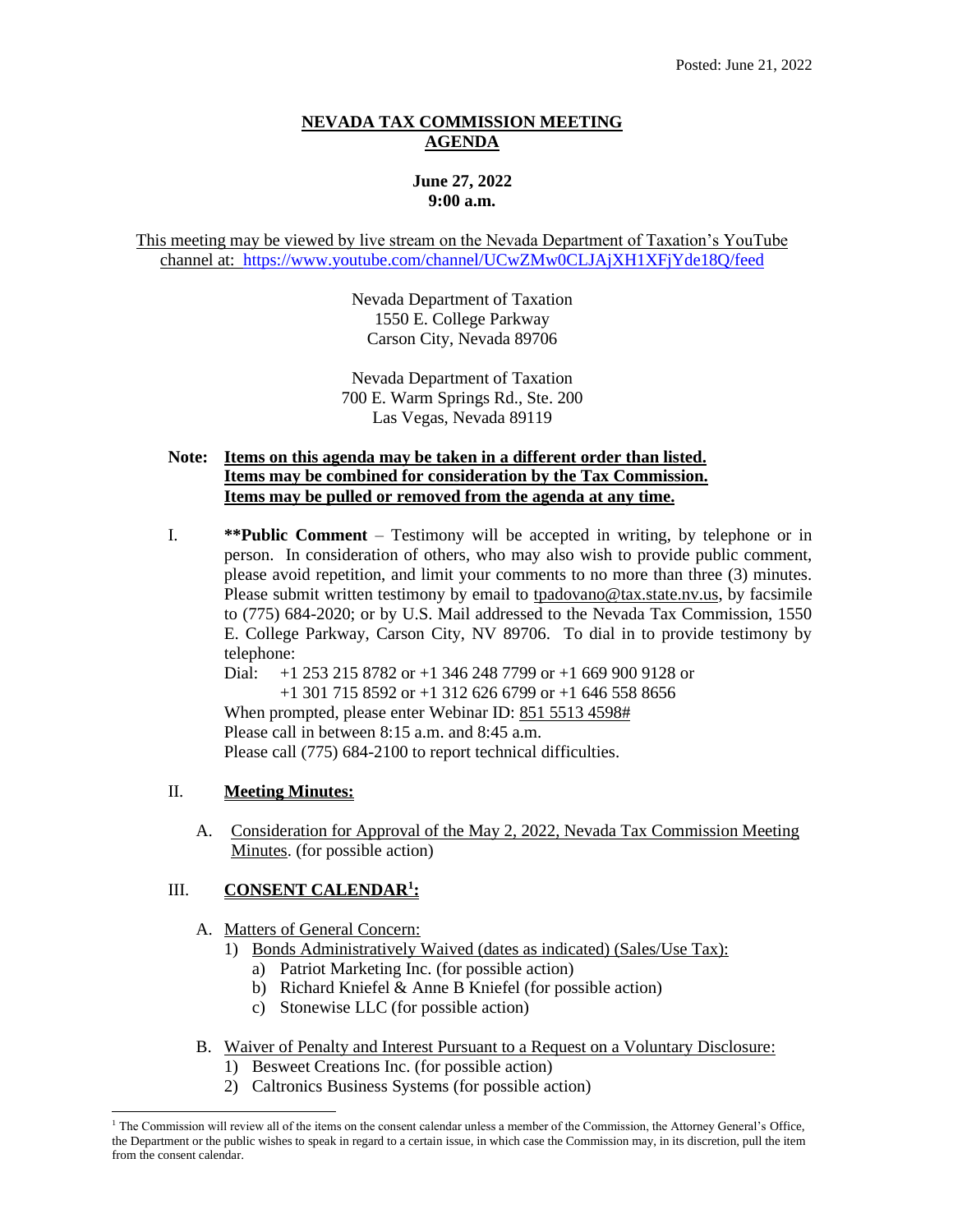- 3) Cira Infotech Inc. (for possible action)
- 4) Cirkul Inc. (for possible action)
- 5) Franklin Sports Inc. (for possible action)
- 6) Lucchese Inc. (for possible action)
- 7) Masterbuilt Manufacturing LLC (for possible action)
- 8) Outform Inc. (for possible action)
- 9) Premier Specialty Brands LLC (for possible action)
- 10) R1 Concepts (for possible action)
- 11) Ranchmerch.com LLC (for possible action)
- 12) SemaConnect, Inc. (for possible action)
- 13) Silgan Dispensing Systems Corporation (for possible action)
- 14) Tacomoto (for possible action)
- 15) The Exhibit House (for possible action)
- 16) United RV (for possible action)
- 17) Water Purification Technologies (for possible action)
- 18) Websitesales LLC (for possible action)

#### C. Waiver of Penalty and/or Interest Pursuant to NRS 360.419 that exceeds \$10,000:

- 1) THC Nevada LLC (for possible action)
- 2) Horizon Products (for possible action)
- 3) Cleanroom Tecs, Inc. (for possible action)
- 4) Host International, Inc. (for possible action)
- 5) Silver State Ford (for possible action)
- 6) Poly West Inc. (for possible action)
- 7) Payless Shoesource Inc. (for possible action)
- 8) Sands Expo & Convention Center Inc. (for possible action)
- 9) Wheeler RV Las Vegas LLC (for possible action)
- 10) Los Angeles Truck Centers LLC (for possible action)
- 11) Nevada Gold Mines LLC (for possible action)
- 12) Portier LLC (for possible action)
- 13) HG Staffing LLC (for possible action)
- 14) Balloonsupply.com LLC (for possible action)
- 15) Boulder Boat Brokers LLC (for possible action)
- 16) Golden Road Motor Inn, Inc. (for possible action)
- 17) MGM Resorts International Operations Inc. (for possible action)
- 18) Bellagio LLC (for possible action)
- 19) Cricut Inc. (for possible action)
- D. Consideration for Approval of the Recommended Settlement Agreements and **Stipulations** 
	- 1) Einstein and Noah Corp., dba Einstein Bros. Bagels (for possible action)
- E. Department's Recommendation to the Commission for Approval of an Offer-In-Compromise pursuant to NRS 360.263:
	- 1) Shahram Kaghazi (for possible action)
	- 2) Anthony and Cheryl Fredericks (for possible action)
	- 3) Azucena A. Tena (for possible action)
	- 4) James Lam (for possible action)
	- 5) Linda J. Figgers (for possible action)
	- 6) Reina Sepulveda (for possible action)
	- 7) Setrak Mardirossian (for possible action)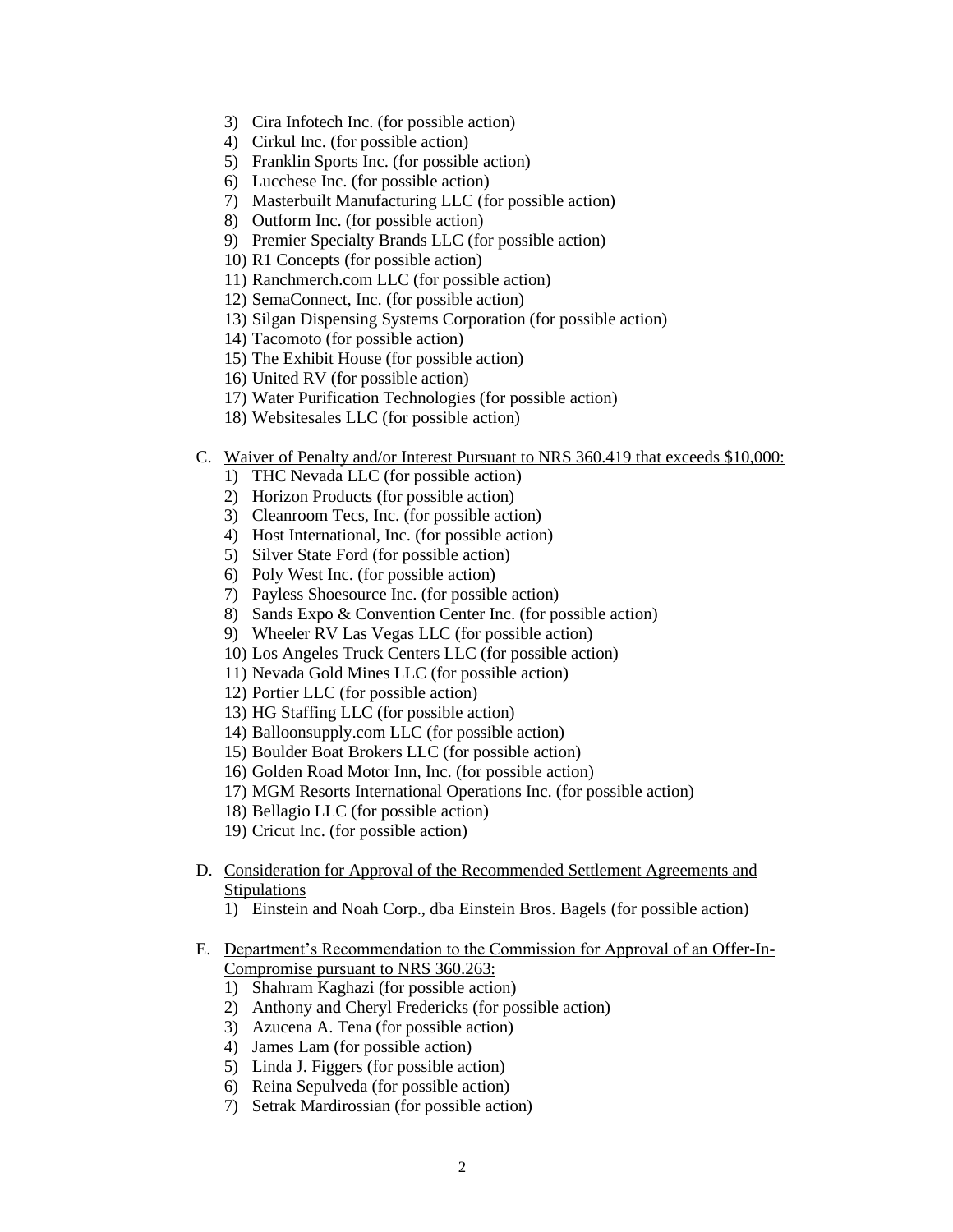- F. Consideration for the Approval of the Administrative Law Judge's Recommended Decision regarding an Appeal of the Department's Denial of Waiver of Penalty and/or Interest pursuant to NRS 360.419:
	- 1) Ojax, LLC dba Ojax Mediterranean Fusion Grill (for possible action)
	- 2) Smoke Shop (for possible action)

## IV. **DIVISION LOCAL GOVERNMENT SERVICES:**

1) **Certification of Ad Valorem Tax Rates for Fiscal Year 2022-2023 pursuant to NRS 361.4547 (for possible action)**

## V. **COMPLIANCE DIVISION:**

- A. Approval of Refund/Credit Request in Excess of \$250,000:
	- 1) **Teradata Operations Inc. (for possible action)**
	- 2) **Zurich American Insurance Company (for possible action)**
	- 3) **Sierra Health and Life Insurance Company (for possible action)**
	- 4) **Microsoft Corporation (for possible action)**
	- 5) **Bonotel LLC (for possible action)**
- B. Petition for Reconsideration of Department's Denial of Exemption Status for Organization Created for Religious, Charitable or Educational Purposes pursuant to NRS 372.3261 (Sales/Use Tax):
	- 1) **Quest for Kindness (for possible action)**
	- 2) **International Association of Marine Investigators, Inc. (for possible action)**
- C. Department's Request for Approval of Motion to Dismiss Taxpayer's Appeal and Affirm Decision of the Administrative Law Judge:
	- 1) **Super Nutrition LLC dba Nutrition Rush (for possible action)**

# VI. **REGULATION(S):**

A. **Consideration for the Adoption of Permanent Regulation LCB File No. R052- 21: A Regulation relating to taxation; requiring a person who operates a peerto-peer car sharing program to provide proof to the Department of Taxation that the person has obtained or attempted to obtain an electronic certification relating to the payment of sales and use taxes due on the purchase of a shared vehicle; specifying the required contents of the certification; requiring a shared vehicle owner who has paid sales and use taxes to retain documentation revidencing the payment; providing for the liability of a shared vehicle owner who provides incorrect or false information to a car sharing program regarding the payment of sales and use taxes; requiring a person who operates a car sharing program to submit quarterly reports to the Department; establishing requirements for the retention of certain records relating to the operation of a car sharing program; and providing other matters properly relating thereto. (for possible action)**

#### VII. **INFORMATIONAL ITEMS**:

- A. Penalty and Interest Waivers granted by the Department for Sales/Use Tax, Modified Business Tax and Excise Tax (dates as indicated).
- B. Approval and Denial Status Report Log for Organizations Created for Religious, Charitable or Educational Purposes (dates as indicated) (Sales/Use Tax Exemption).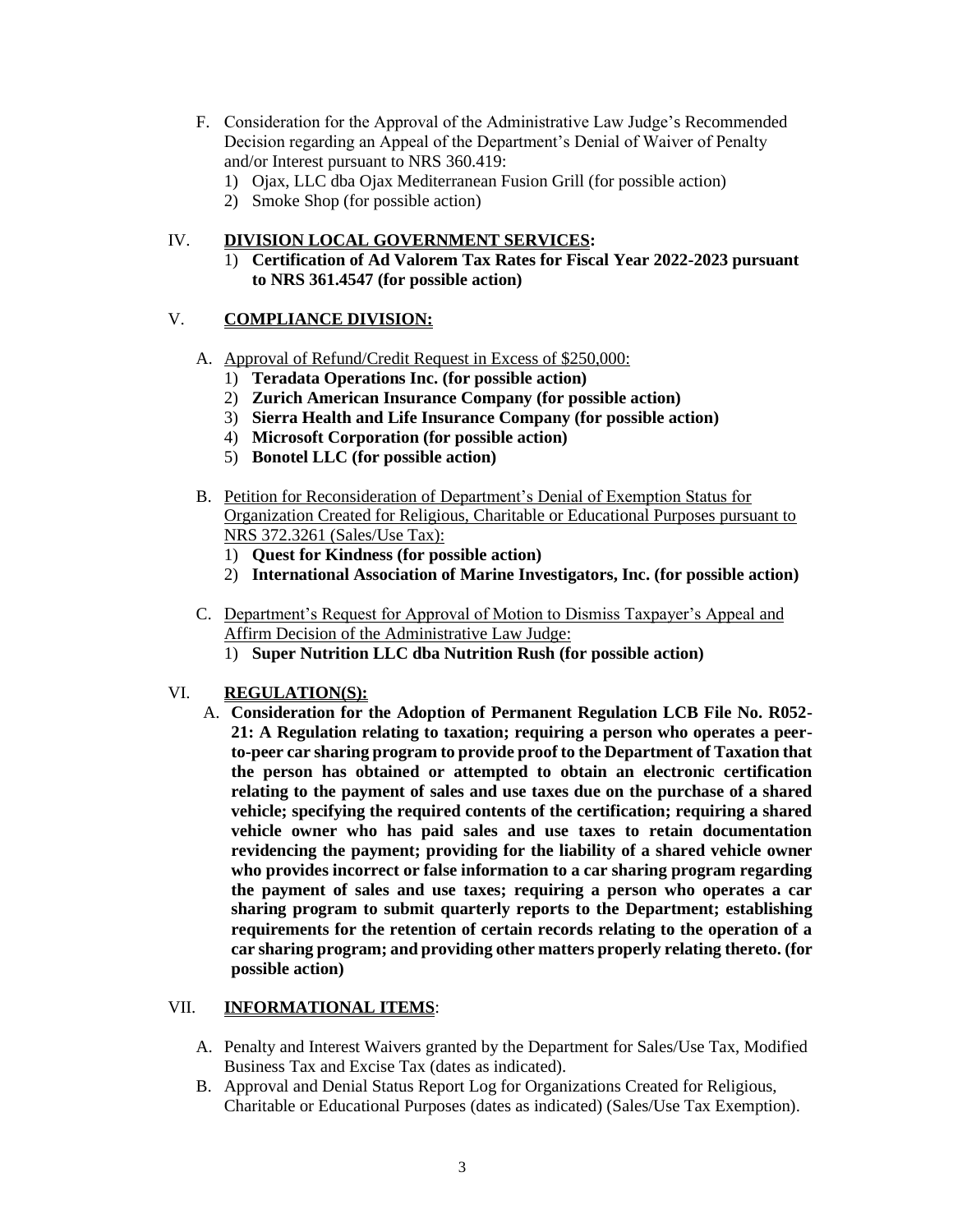## VIII. **BRIEFING**:

- A. Briefing to/from the Commission and the Executive Director. (for discussion only)
- IX. Next Meeting Date: August 15, 2022

X. **\*\*Public Comment** – Testimony will be accepted in writing, by telephone or in person. In consideration of others, who may also wish to provide public comment, please avoid repetition, and limit your comments to no more than three (3) minutes. Please submit written testimony by email to [tpadovano@tax.state.nv.us,](mailto:tpadovano@tax.state.nv.us) by facsimile to (775) 684-2020; or by U.S. Mail addressed to the Nevada Tax Commission, 1550 E. College Parkway, Carson City, NV 89706. To dial in to provide testimony by telephone:

Dial: +1 253 215 8782 or +1 346 248 7799 or +1 669 900 9128 or +1 301 715 8592 or +1 312 626 6799 or +1 646 558 8656 When prompted, please enter Webinar ID: 851 5513 4598# Please call in between 8:15 a.m. and 8:45 a.m. Please call (775) 684-2100 to report technical difficulties.

- XI. Items for Future Agendas. (for discussion only)
- XII. Adjourn.

**Members of the public who are disabled and require accommodations or assistance at this meeting are requested to notify the Department of Taxation in writing, email [tpadovano@tax.state.nv.us](mailto:tpadovano@tax.state.nv.us) or call (775) 684-2096 prior to the meeting**.

Please contact Tina Padovano at (775) 684-2096 to request copies of the Nevada Tax Commission support materials. The support materials are made available at the Department of Taxation, 1550 College Pkwy, Carson City, NV and made available during the meetings.

Any appeal to the Nevada Tax Commission (the "Commission") concerning the liability of tax must be heard in open session. A taxpayer may request that a portion of the hearing be closed to the public so that the Commission can receive proprietary or confidential information pursuant to NRS 360.247. The request must be submitted to the Commission in writing and contain a list or summary of the information that the taxpayer believes is proprietary or confidential. It must also include a short statement explaining how the information qualifies as proprietary or confidential information pursuant to NRS 360.247. The submission must be made no later than fourteen (14) days prior to the date of the hearing. All requests for closed hearings will be noted as such on the Commission's agenda.

Decisions of the Tax Commission and any information submitted in public session will become public and may be published. If a transcript of any hearing held before the Commission is desired by the petitioner or appellant, he/she may obtain a copy, at the party's expense, from the court reporter furnished by the Commission.

\*\*This item is to receive public comment on any issue and any discussion of those items; provided that comment will be limited to areas relevant to and within the authority of the Nevada Tax Commission. No action will be taken on any items raised in the public comment period. At the discretion of the Chairman, public comment may be received prior to action on individual agenda items. Public Comment may not be limited based on viewpoint. Prior to the commencement and conclusion of a contested case or a quasi judicial proceeding that may affect the due process rights of an individual the board may refuse to consider public comment. See NRS 233B.126.